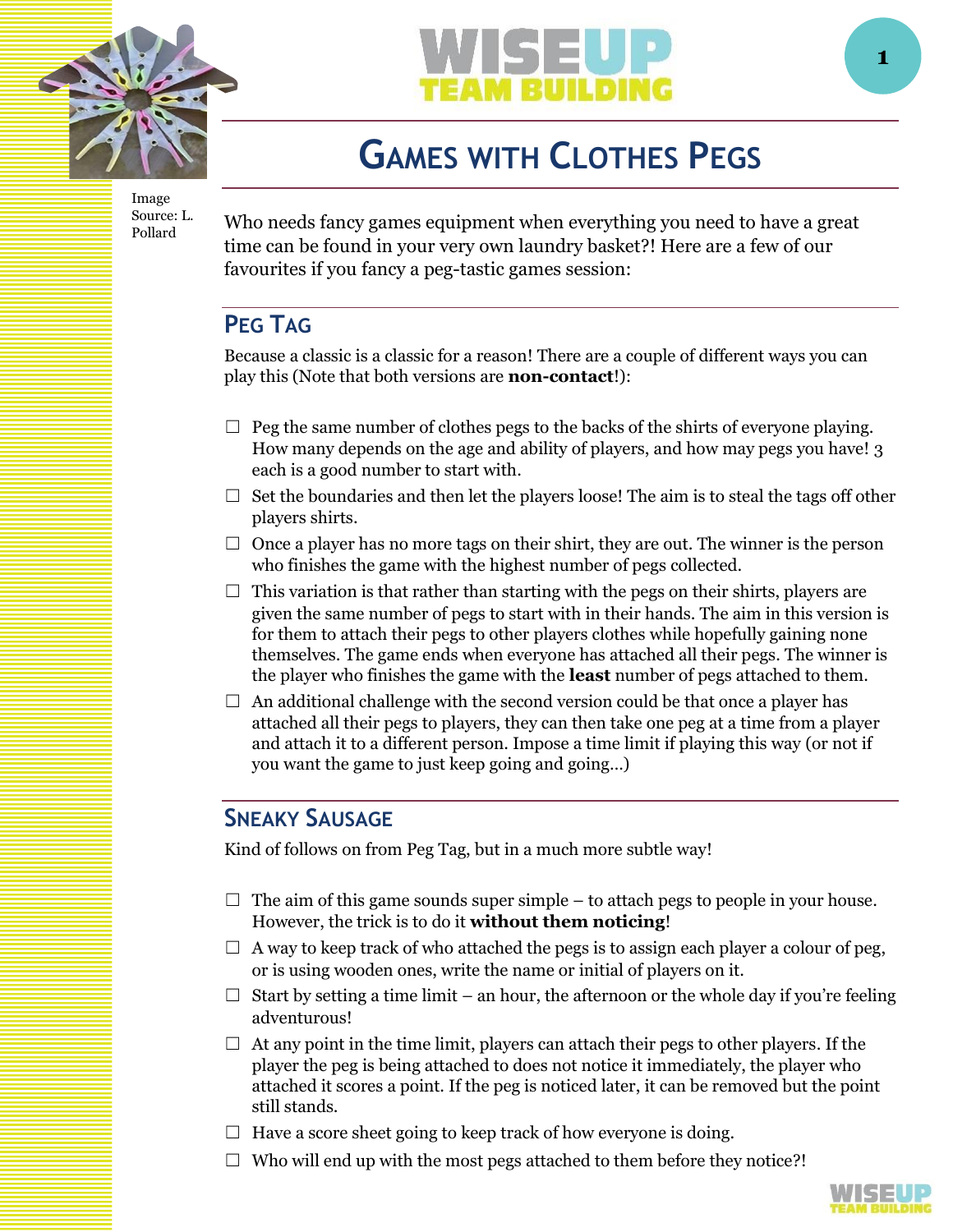



# **BOX FOOTY**

Image Source: L. Pollard

This one requires a few more items, 2 players and a bit of crafting. You'll need: 10 pegs (5 each of two different colours), a small box (a shoebox is perfect), string, scissors and a ping pong ball (if you haven't got one, screw up some tinfoil to make a small, lightweight ball).

- $\Box$  Remove the lid from your box you won't need it.
- $\Box$  Put 4 small holes down both of the long sides of your box near the top. You will want the holes on both sides to be in line with each other.
- $\Box$  Thread a piece of string through the hole on one side, through the inside of the box and out the opposite hole. Tie it off so that the string is taught across the box. Do this for all 4 pairs of holes so that your box looks like this from the top:



- $\Box$  Players take their position at each end of the box. Their playing strings are the two closest to them. They can arrange their 5 peg players in whatever configuration they would like. Some people like 2-3, others like 3-2, some go for 4-1 even.
- $\Box$  When attaching pegs to strings, the pegs should be able to swing freely around the string.
- $\Box$  Decide if you want the whole of the back of the box to be the goal, or if you would like to draw goals at either ends. Or cut rectangular/square goal holes out of each end (Don't cut the top of the box though or you will make the box quite unstable).
- $\Box$  Place the ball in the middle of the box and announce kick off!
- $\Box$  Players spin their peg team to "kick" the ball to try score a goal in the opposite players side.
- $\Box$  Play for a set time, swap sides to make it more authentic or play First To \_\_\_\_\_. Other versions include playing HORSE (If you score a goal, the other player gets the first letter, so H. Next time you score, they get an O etc).